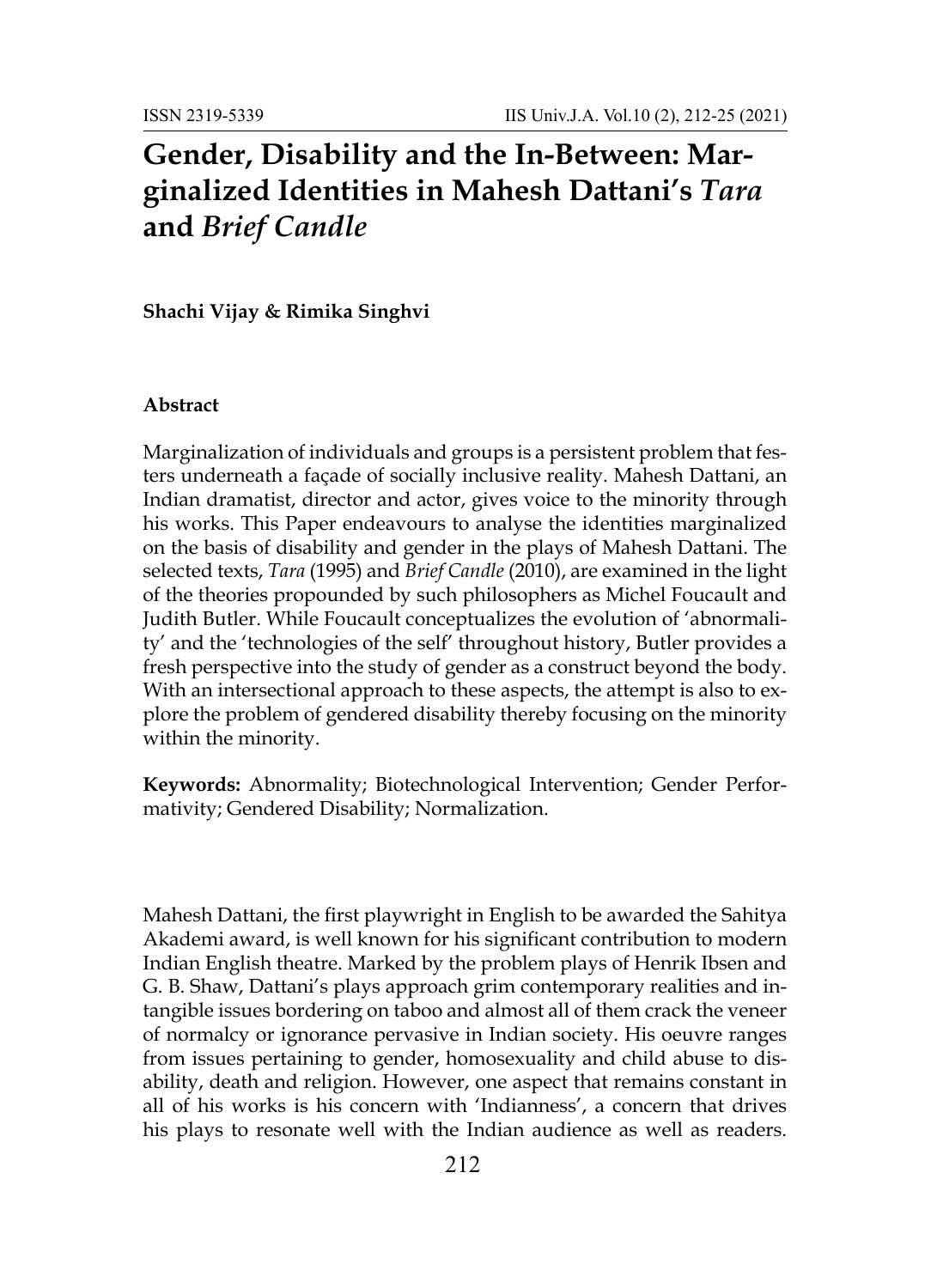A subtle combination of objectivity and subjectivity, brought about with the help of modern dramatic techniques, innovative stagecraft and deeply realistic characterization, makes Dattani an artist of renowned originality.

"Out, out, brief candle" (5.5.23), Dattani's title immediately takes us back to this famous quote from Shakespeare's *Macbeth*, where life, according to Macbeth, burns down like a trivial, inconsequential flicker. The dark after this brightness consumes everything, then what is left of the lived experience seems worthless to him. If one goes by this idea, life does start to seem daunting. This is where Dattani claims a different position as he re-examines death. The full title of his play reads *Brief Candle: A Dance between Love and Death*. Dattani views life as a dance, a movement, an expression of joy; he brings the comedy of life to the foreground, which paves the way for death's tragedy. However, what happens when death approaches before life has completed its term? This early death is portrayed in the play through disability. Dattani takes the charge of presenting the plight of terminally ill cancer patients living in a hospice in Mumbai. These people represent the 'brief candle', reduced to their weak, disabled selves, and alienated from the 'normal' population. The patients are in the process of putting up a comedy play for raising funds for their hospice, simultaneously dealing with the conflicts of their real lives. Dattani's attempt here is to work on "that thin line that defines comedy from tragedy" (Dattani, *Brief Candle* 3). The drama also touches upon issues related to gender, such as gender roles, stereotypes, sexuality and objectification. Dattani, thus, raises many questions of social concern, highlighting the marginalized identities in the Indian urban middle-class milieu.

*Tara* is one of the most successful plays of Mahesh Dattani. First performed as *Twinkle Tara* in 1990, the play was later published in 1995. As reflected in all the plays of Dattani, it also deals with the socio-political problems prevalent in the urban middle-class Indian society. The play revolves around Chandan and Tara who were born as 'Siamese' or conjoined twins and were separated at birth in a way that favoured the boy over the girl, as wished by their mother and her father. Eventually, Tara dies when she is sixteen years old and Chandan settles in London to escape the grief and guilt of his sister's death. The story is narrated in the form of flashbacks appearing in the memories of Chandan, who has changed his name to Dan, as he tries to write a play about Tara. The twins, belonging to the Patel family, come to Bombay with their parents to undergo their remaining treatment. Being sixteen years old, they are trapped between their educational demands and medical requirements, while the secret around their birth dismantles the family dynamics. Many social issues such as class,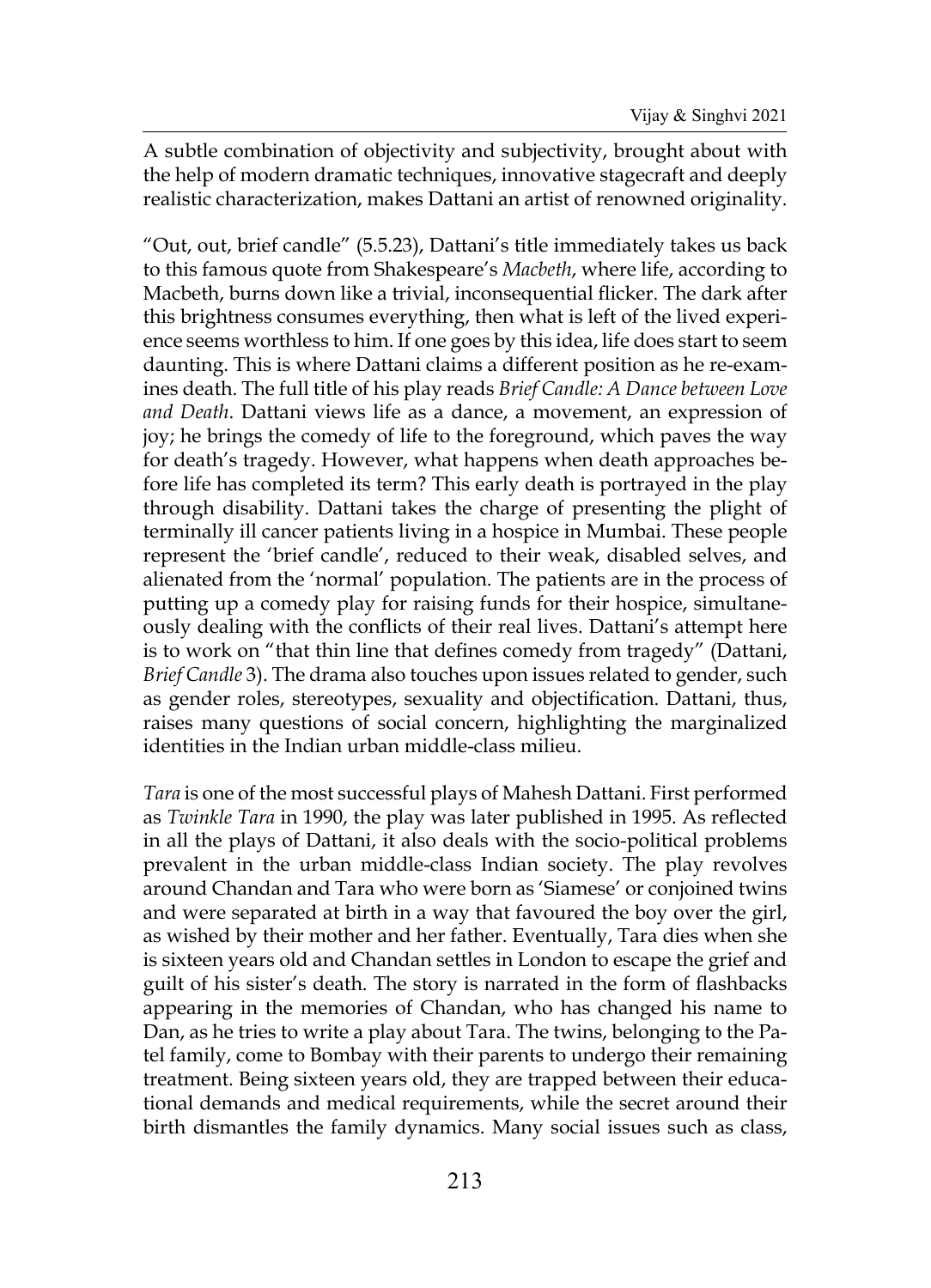gender and disability are intertwined with the family relations examined in the play. The dramatist again employs psychological realism with a simple, conversational language to talk at length about them.

In his much-acclaimed lecture series *Abnormal*, Foucault lays down the historical developments of the labels and treatment associated with 'abnormal' people. He divides them into three categories, the earliest and the most important of which is the "human monster", an individual outside the limits of nature and challenging its laws, even transgressing them. This anomaly exists as a part of nature yet is completely against it, becoming, in Foucault's words, a "natural form of the unnatural." He describes Siamese twins as an example of this "human monster." While nature designs a person to have one body and one head, here it gives us a mixture, breaking its own laws. This "provokes either violence, the will for pure and simple suppression, or medical care or pity" (Foucault 55-56).

Foucault's concept of monstrosity as well as the reactions associated with it can very well be traced in *Tara.* The repeated use of the word 'freak' (an echo of "monster") throughout the play describes the twins' childhood as heavily stigmatized. Although both of them are smart, intelligent, fun-loving individuals, their capabilities are continuously questioned, and they are looked down upon by society. They are trapped in the identity of freak children, and their survival is deemed unnatural, "It is indeed a miracle that they were born alive. Twins with a conjunction of such complexity are, in most cases, stillborn" (Dattani 1.331). Further, when they grow up, the objectification of their bodies leads them to form negative self-images. Even their parents take part in this process as they constantly remind their children of their shortcomings. Bharati strives to give Tara special treatment because she wants to make up in some ways "for what she… doesn't have" (1.340). As a result, they become more concerned with the missing part of their bodies, along with losing a part of their identities. For instance, when Chandan jokes about their house being invaded by 'bodysnatchers', Tara replies: "They won't get much, will they?" (2.359). Similarly, Chandan is scared of going to college because he is "afraid they won't see beyond" his impairment (2.361). All these instances highlight the way Dattani portrays the ills associated with abnormality in ancient times as well as their lasting shadow on disabled people till now.

Dattani also questions the concept of 'normality' in *Tara*. The disabled twins are placed against Roopa, a representative of the 'normal' group of society. She is a hypocrite, seemingly foolish and loquacious girl who repeatedly becomes the reason for her own ridiculous portrayal. When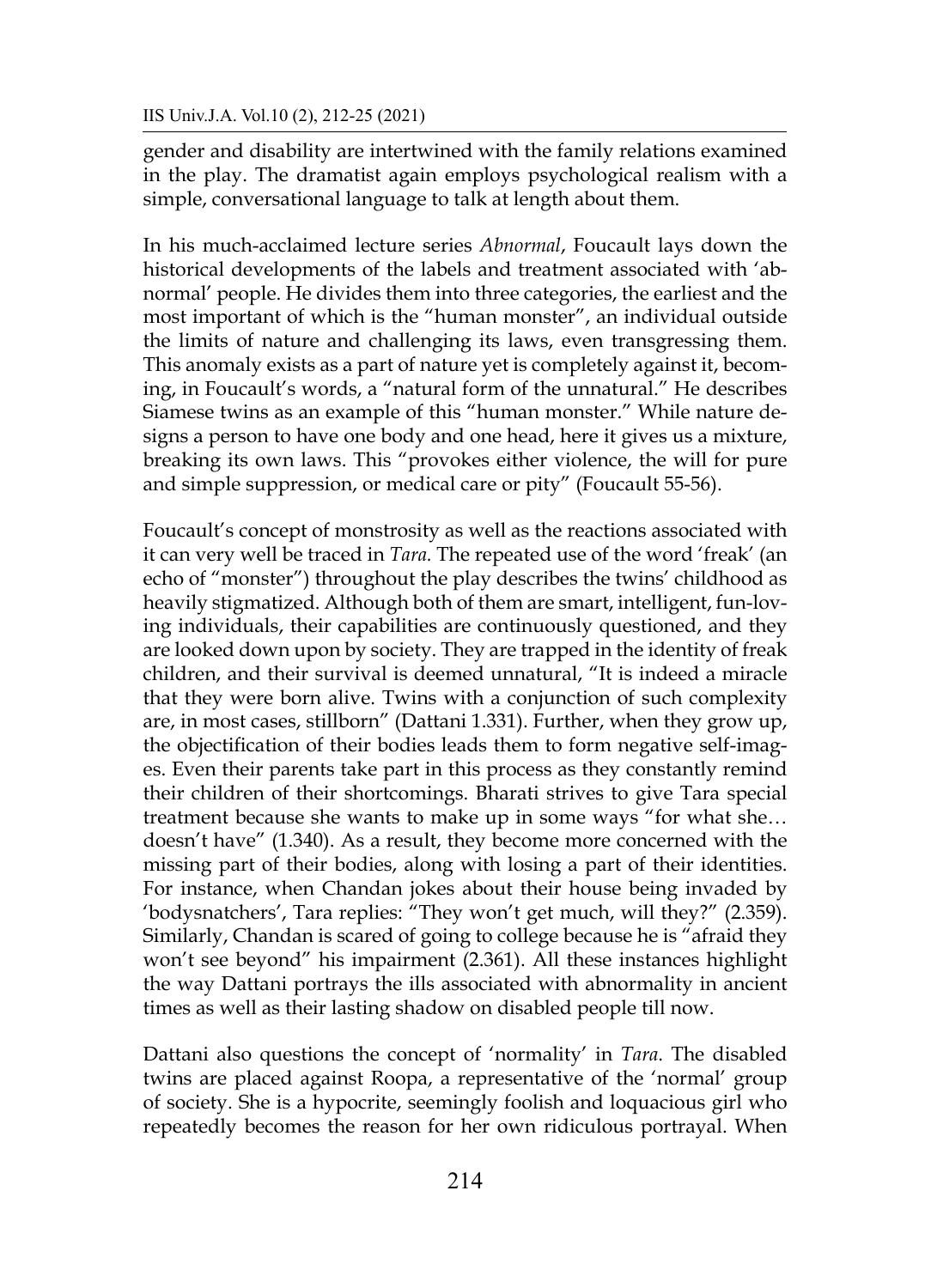Tara describes herself as 'strong', 'healthy' and 'beautiful', Roopa instantly disagrees and assumes that these qualities belong to her because she is the normal one (1.329). She later calls Tara a "one-legged thing"; and this is where Tara retorts, "I'd sooner be one-eyed, one-armed and onelegged than be an imbecile like you. An imbecile with uneven tits" (2.369). Here, Tara's wit, anger, frustration, and revolt against Roopa make the situation more realistic. These feelings add to her character of liveliness as she is not the one to keep suffering. Moreover, by affirming that physical deformity may be present in anyone in different forms, along with a conceited personality in Roopa's case, Dattani seems to argue that 'normality' is ambiguous.

While Chandan and Tara become the prototypes for Foucault's 'monster', it is difficult to put the characters in *Brief Candle* in one of Foucault's categories. Foucault distinguishes between monstrosity and disability by illustrating that while the latter "may not conform to nature," it does not breach the law or question its structure because nature, in some way "provides" for it (64). Surprisingly, Foucault's second form of abnormality, "the individual to be corrected," comes quite close to the portrayal of the cancer patients in *Brief Candle* (Foucault 57). While Foucault based this idea in a narrow domestic sphere meant to contain and control the individual, Dattani presents how the need for correction in the bodies of the patients overshadows their entire lives. Shanti, Amarinder, Amol and Vikas are reduced to their disabled selves and reactions such as a need for control and pity follow. When Vikas puts the medicine in his pocket, instead of consuming it, Mahesh suspects him of collecting the tablets so that he could die by taking them all at once. But when Vikas confronts him by saying that there are better alternatives to die, Mahesh exclaims, "If you try to do such things… your hands will be tied to the bed. That is what we do to people who pull out their feeding tubes or run to the balcony to jump" (2.17).

Further, while discussing their responses to whether Amarinder should live or die, Mahesh tries to show him sympathy for his poor, tragic state, but Amarinder retorts with disagreement, "Enough! It is that kind of sympathy that I cannot bear to see in other men! I envy you. I envy you your life and your health. But please don't pity me!" (3.24). Dattani, in this way, creates a realistic environment where the original reactions to disability mark the individuals as insignificant, inferior, and weak. Even Deepika, who appears as a concerned doctor, tacitly accepts her view of a patient as a "rotting tree" with a worthless existence (3.25).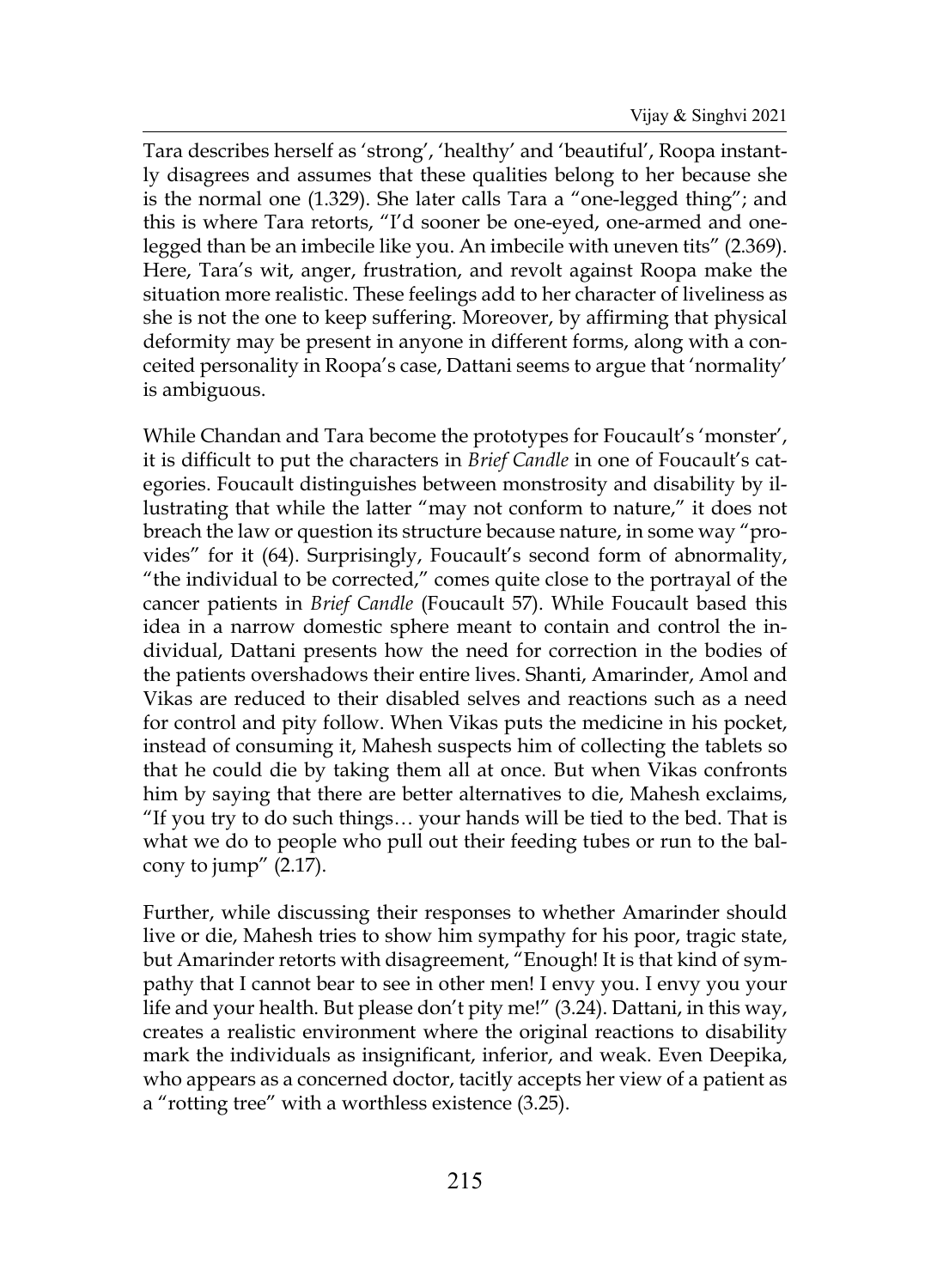These individuals, whose only visible aspect is their need to be corrected, get trapped in a narrative obsessed with normalization. In *Technologies of the Self*, Foucault talks about the devices and methods of intervention that help individuals attain a greater standard of life by transforming their bodies, souls, or both. However, when these technologies are used as tools of power, they render disabled people even more helpless by making them "consumers" (Anders 15). In a detailed study of Foucault's theories on technologies of the self, power, and societal control, Abram Anders writes: "One of the most perplexing aspects of engaging in disability studies and activism is that it is difficult to imagine doing without these forms of intervention. Yet, this difficulty only foregrounds the fact that disabled people are uniquely vulnerable to the control of disciplinary mechanisms through their dependence on medical care and intervention" (15).

The character of Dr Thakkar with his "sheer God-like presence" in *Tara*  perfectly embodies the power of this control (323). An example of medical, cultural and social corruption, he exemplifies how easy it is to manipulate two disabled bodies in exchange for wealth. Tara's mother and grandfather are no less responsible for perpetuating gender discrimination in the name of medical surgery. Thus, Chandan's impression of hospitals as a "painful necessity" (333) comes along with his hatred of the "smells", the "people" and the "sterility" that the place reeks of (366). Similarly, in *Brief Candle*, Dattani gives an intense account of the horrors faced by cancer patients when they are dispossessed of their own bodies. Amarinder, who was a patient of prostate cancer, shares how he felt helpless when the medical equipment was "drilling inside" his body. The agony of that painful memory is captured in powerful words, "All that was under attack with a group of needles probing at my prostate, through the wall of my rectum. Like being sodomized with metal" (3.23). Being a patient of breast cancer, Shanti also undergoes medical operations where her breast is surgically removed. Devoid of her femininity, she becomes the 'other', viewing herself from an external perspective and struggling with the questions on her identity. She recounts her surgical experience:

> I lay exposed to the technicians, my breast pushed against the X-ray plate. One of them marked my lumps, treating my breast as if it were already a piece of dead flesh… At least I could say no to Mukund, but the doctors, lab technicians… Their job was to invade my body and take out tumours, and they did. But they grew and came back till they took it all out. A part of me that I had barely felt. That I had never seen fully myself. Gone. (5.32)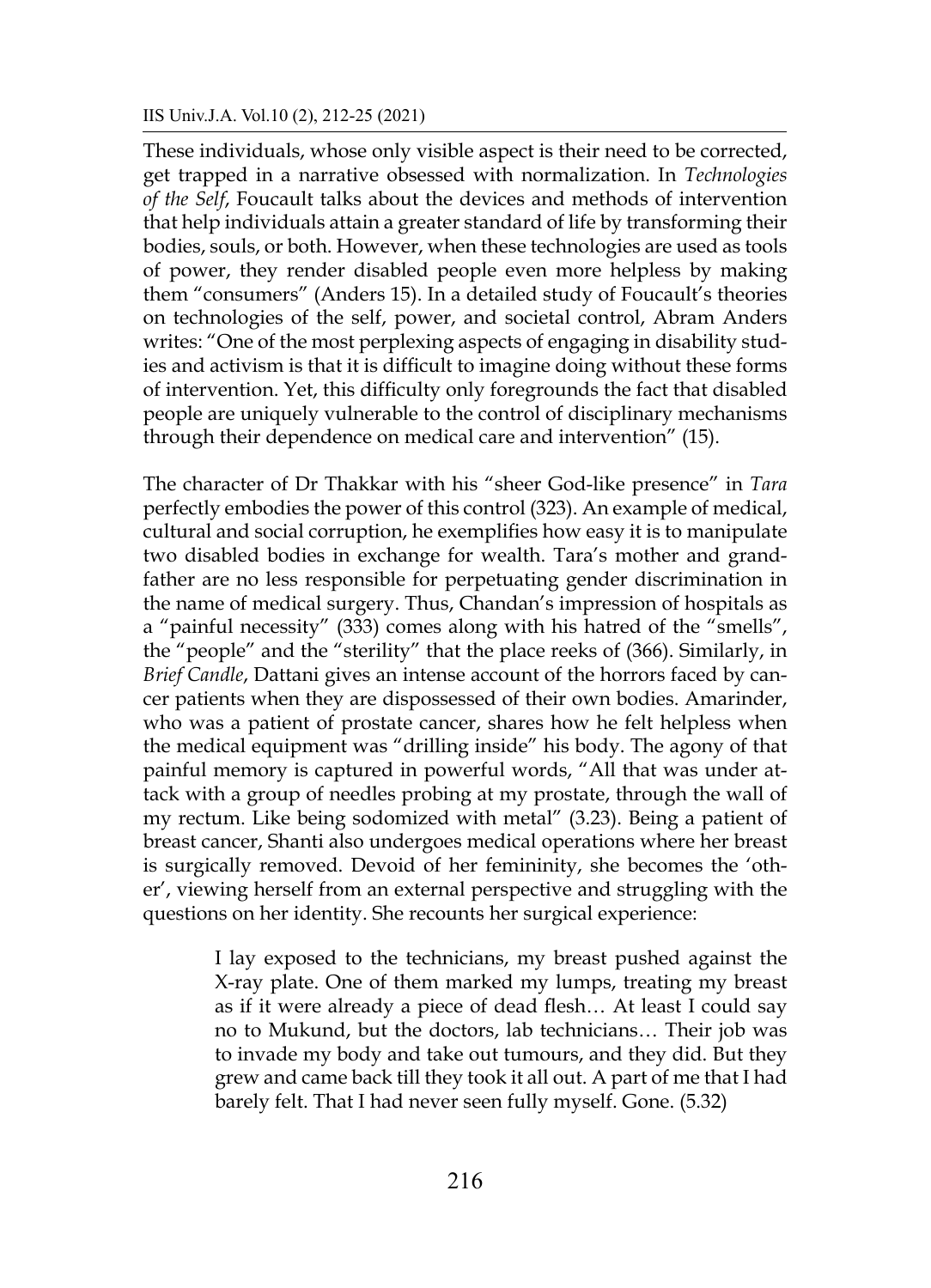Both Amarinder and Shanti's stories reflect upon the harrowing effects of biotechnological intervention on patients' bodies. Dattani's major concern with the marginalization of disabled persons is underlined with this treatment, where the human aspect is entirely lost and is taken over by the biomedical body that is meant to be controlled and exploited. The re-emphasis on the bodily descriptions and the focus on the material bodies as sites of torment is representative of the performativity of bodies. Dattani's use of performativity helps in examining the actual struggles of disabled people by giving a tangible form to their physical, mental and social distress. Moreover, to support this portrayal of embodiment in *Brief Candle*, Dattani uses the "Face of Cancer", which is "ravaged by the effects of chemotherapy and is now ready to give up the struggle" (7). On the other hand, Chandan and Tara's prosthetic legs become the sites for humour and insults targeted towards them, thus embodying the dehumanization that parallels disability. It is evident then, that the technologies incorporated in the discourse of disability come with their own ills.

Moving away from the historical aspects of abnormality and disability viewed only in the medical sense, the social model of disability that appeared in the second half of the twentieth century calls for a perspective beyond medical and technological terms. It views disability as a social and political problem, resulting from the discriminatory and oppressive practices prevalent in society. Such generally accepted ideas are being questioned now with the advance of disability studies. Adrienne Asch, an American bioethics scholar who worked for the inclusion of people with disabilities in mainstream discourses regarding end-of-life care, argues that for people with declining health, an affirmation of life with dignity, meaning, and celebration is as important as acknowledging the loss of capacity and eventual death. She highlights the importance of improving family relationships, social roles, and others' perceptions in maintaining the quality of life rather than assuming death to be the only viable solution (Asch S31- S36).

Dattani also highlights the economic problems faced by the disabled. In *Brief Candle,* Amol's cry for help and his desperate groping in the air is for all those people and memories that he has left behind. Yet, Dattani shows how his appeal to hide from them emerges due to the fear of burdening his family with his economic concerns, seen when he implores, "My insurance is not going to last long. And I don't want Rose to work any harder than she is. So, hide me. Please." (6.38). The hospice, the final place that is meant to care for patients turns him out due to a lack of money; he is only able to stay there because of Vikas' benevolence. But, not everyone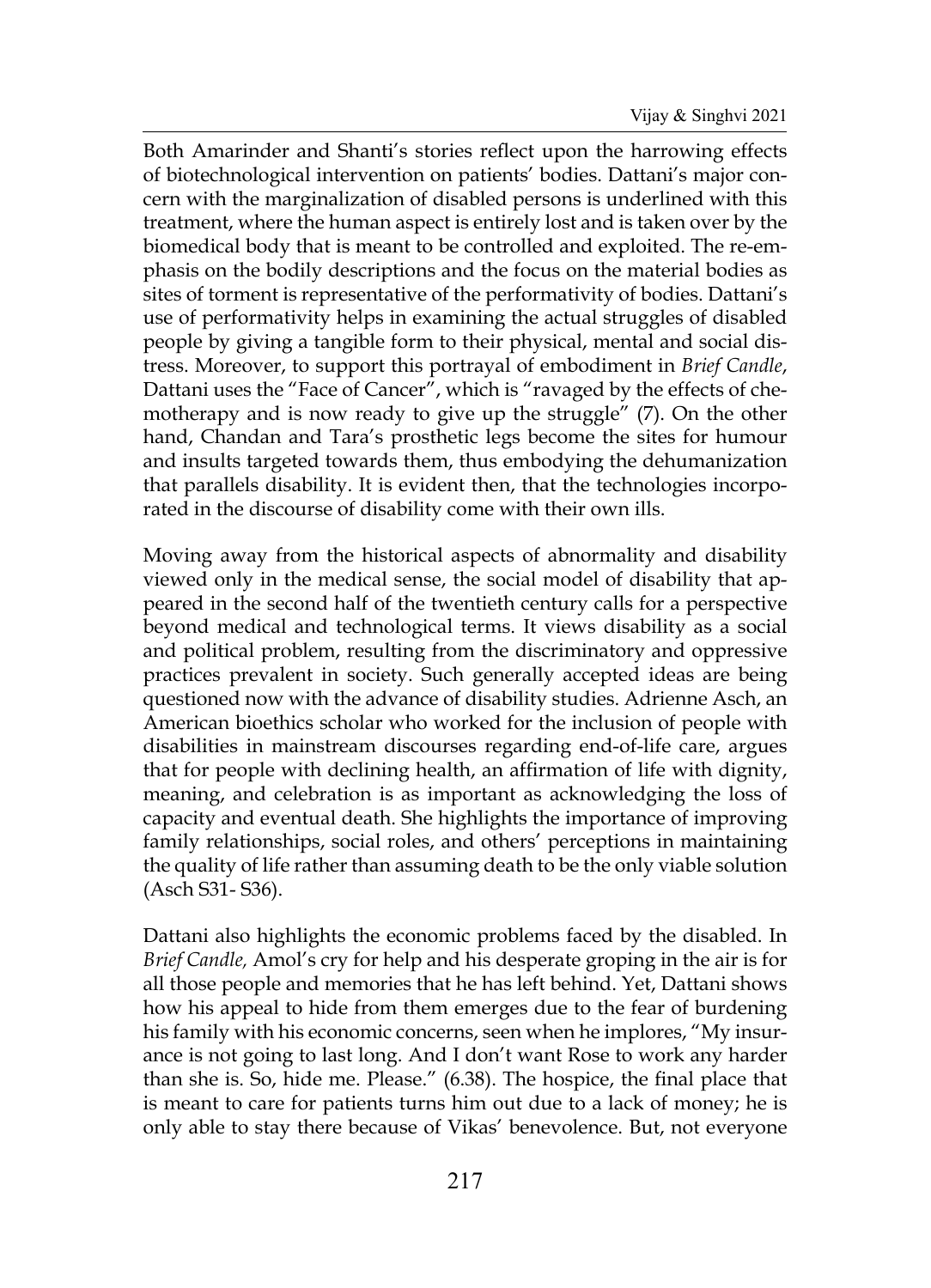is fortunate to get such help and Dattani establishes the lack of economic support as supplementing the misery suffered by persons with disability as well as their families. The tragic state of Amol and its depiction provoke an urgent response for the need for developments in the field of disability.

The social model of disability also brings a shift to the way we perceive psychological disabilities. The dramatist explores the innate psyche of each individual coping with cancer in *Brief Candle*. He also talks about the disability that stems not from a physical condition, but from deep emotional and mental affliction. Deepika's inability to perform the drama and her lost demeanour can perhaps be ascribed to her psychological inability to cope with the internal turmoil arising because of her guilt and the tormenting memories of her past. Her relationship with Vikas did not end on a happy note. Moreover, the suffering undergone by Vikas after he contracted AIDS, his subsequent death because of cancer, and Deepika's helplessness in all this make her a victim of inner conflicts and distress. Dattani here projects psychological distress, the way it manifests itself in people as well as the strength required to overcome it.

The role of guilt in subsequent behaviour is also depicted in *Tara.* Bharati is seen as a doting mother, paying compensatory attention and love to Tara to the extent that it becomes pretentious. This compensation, as described by Patel, stems from her guilt of being involved with her father in the manipulation of the surgery to favour Chandan over Tara. Although Dattani allows only Patel's perspective in the play, Bharati's actions can be seen as her attempts to repent, and to prove and justify her love for Tara. The role of guilt here is quite different from how it plays out for Dan, whose way of dealing with it is escapism. However, in both cases, the consequences lead the characters to border on madness. Later, when Tara is being told about Bharati's nervous breakdown, her reactions are mimed over Roopa's speech. As Tara turns to Patel with a look of pain, Roopa tells her friends: "I tell you that whole family is crazy. And I always knew that mother of hers was bonkers. They say she had a nervous breakdown. I think she has finally gone completely loony. Stark naked mad" (2.358). Roopa's apathy is a strong commentary on the insensitivity of society towards persons with mental impairments. Dattani's technique of juxtaposing the family's pain and grief with the cold dialogues of Roopa running in the background sets forth his idea of highlighting the stigma and oppression associated with disability.

The root causes of guilt in both the plays remain, at least in some part, the deeply ingrained concepts of gender bias and discrimination. Many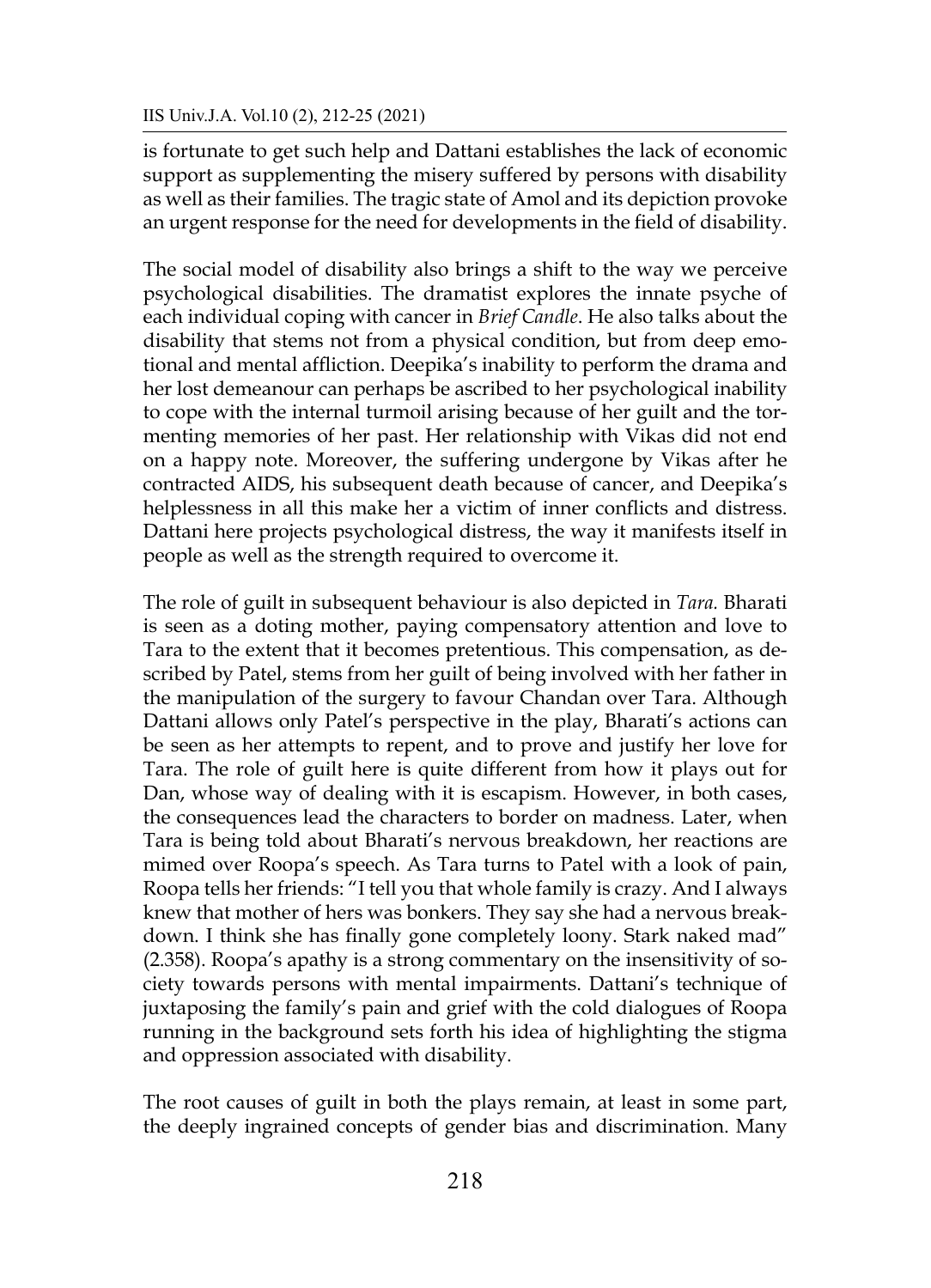conflicts introduced in the plays result from unequal treatment of men and women. In *Brief Candle*, for instance, when Vikas leaves college, he asks Deepika to come with her as if her dreams and desires do not matter. Deepika, however, refuses to go with him. Although she realizes Vikas' promiscuity and thereby seeks another partner, she is still expected to protect Vikas from this hurt by staying faithful to him. When Deepika finally confronts the dead Vikas, she underlines his hypocrisy while saying:

> Oh come on! Regret? You just show up one day – sick. Deepika, nursemaid, take care of me now. Hug me now, and love me. Why? Because you were dying? Because you are a man and I am a woman? It's my job to nurture you? Because you have no one else? Where are all the whores, truck drivers, beggars you spent so much time with? Why didn't you ask them to hold you and touch you now? Why me? (6.39)

Deepika here does not question just Vikas but the entire framework of patriarchy that keeps women at a lesser place and demands them to be self-sacrificing and tolerant of men's problematic behaviour. Vikas thought about Deepika only at the end, when he had nowhere else to go, but Deepika's duty was still to accept him and nurture him as a woman should. These acquired gender roles are expected to be her defining characteristics, and her suppressed anger at Vikas' objectionable past has to struggle to find its way out. Dattani, thus, presents what Simone de Beauvoir claims in *The Second Sex*, "One is not born, but rather becomes a woman." (qtd. in Borkataki 3). Woman's identity is not determined by her biology, but society and men define her roles, in turn rendering her subordinate and voiceless.

Similarly, in *Tara,* the Patel family is a typically Indian patriarchal family, with Patel being the head of the house and the rest of the characters his subordinates. He has a conservative mindset of following the stereotypical gender roles. Men should be strong, rational, and independent, whereas women are expected to be docile, sensitive, and dependent on their male counterparts. Patel's ideas and hopes for his children are definite. He is adamant about sending Chandan to college and taking him to office for experience. But for Tara, the priority is doing the household chores. When he finds Chandan helping Bharati with knitting, he gets furious and immediately asks him to let Tara do the work. When Chandan objects to leave, Patel starts blaming Bharati for "turning him into a sissy" and exclaims that he cannot see him "rotting at home" (1.351).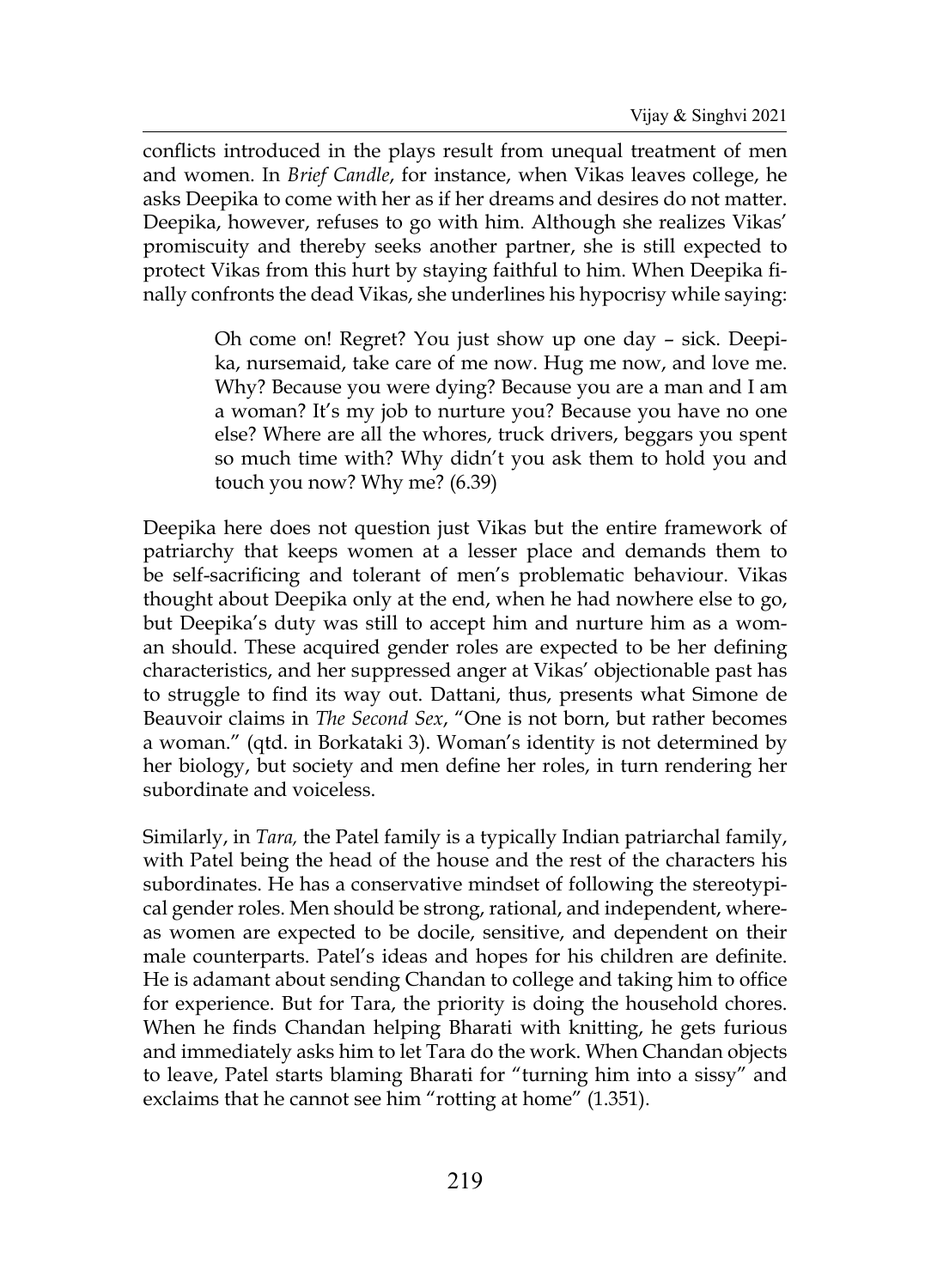This single incident raises several questions on gender roles and identity. Firstly, Patel accusing Bharati for not raising the children in line with their gender norms reflects society's preoccupation with a mother's duty and neglect. Even though Chandan argues that it was his choice, Patel's anger bursts out on Bharati, and she is considered the culprit of propagating such distasteful practices in their house. Secondly, Patel's distinction of male and female territories of work brings attention to the limited sphere of opportunities allowed for women. While Chandan can go out and explore the world, Tara's ideal world has to be her home. A similar stereotype is also exhibited when Bharati's father leaves his entire legacy to Chandan as the male child is supposed to be the family heir. Third and perhaps the most important question addressed here and throughout the play is of heteronormativity. Butler's concept of "gender performativity" comes into play here as the accepted conventions of binary gender performances get reversed.

The concept of heteronormativity can again be traced to Foucault's 'monstrosity.' Developing his idea of hermaphrodites as 'monsters' in the Classical Age, he goes on to argue that in the beginning of nineteenth century, the attribution of monstrosity shifts from "juridico-natural" to a "juridico-moral" domain, and a new "monstrosity of conduct" emerges (Foucault 73). He implies that the presence of a hermaphroditic body is not abnormal anymore; rather abnormality ensues when a person goes against the moral laws that define his or her sex and associated character. In short, individual conduct with regard to moral norms gains newfound importance at the start of nineteenth century. More recently, in her seminal work *Gender Trouble,* Judith Butler came up with her profound theory of "gender performativity," where she argues about the social construction of gender as "*a stylized repetition of acts"* and imitative of the dominant conventions of it. In her view, when gender occupies a social distinction, sex itself becomes a social category, as it is subsumed by gender. Therefore, she maintains, gender cannot exist as a natural, pre-existing identity but is created and perpetuated through social and cultural norms which assume and dictate a gender-binary existence (179).

When gender is "performative," any deviation from its conventions becomes unacceptable. However, Tara and Chandan go against the gender norms, not just with their actions, but also through their personalities. Tara is outspoken, fearless, and protesting while Chandan is more reserved, sensitive, and accepting. We also see them at their strongest when they are together. Chandan and Tara form a world of their own giving each other the love and acceptance that they yearn. This strong connection can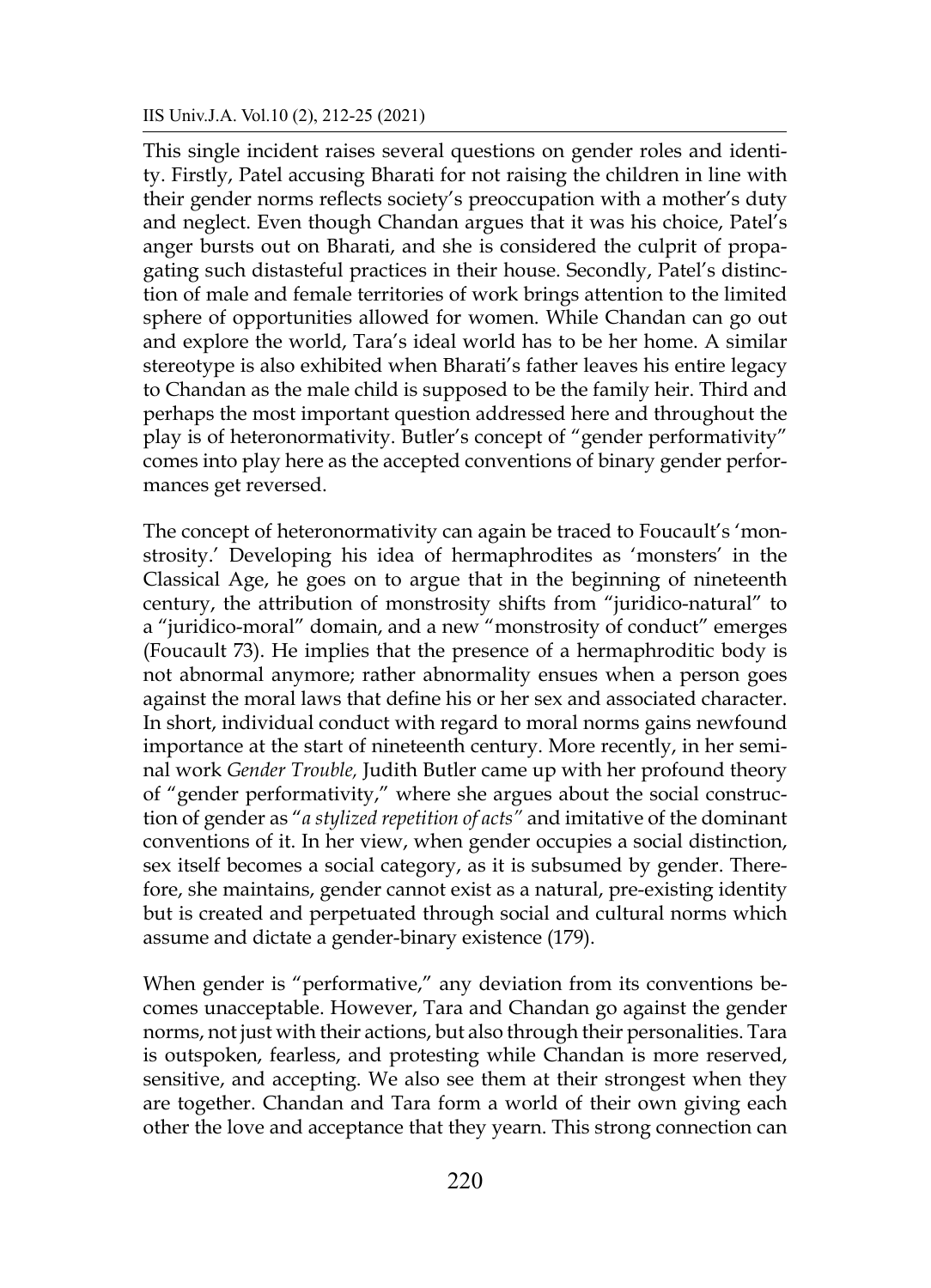also be interpreted to what Dattani sees as the gendered self; he remarks that the play is "about the self, about the man and the woman in self" and about coming to terms with "the feminine in the self" (Mee 21). From the perspective of this narrative, then, Dan's forgetting of his memories of Tara can be seen as a rejection of his own feminine half that he had to hide because of the dominant gender binary norms; his guilt then may emerge from the suppression of his real identity. While this complex narrative looms in the background, it is also true that the twins try to seek out ways to live their lives outside the pervasive gender norms.

On the contrary, in *Brief Candle*, the characters strive towards acceptance by trying to fit in the conventional gender roles. Shanti is conditioned to be a shy and modest wife; let alone embracing, even acknowledgement of her sexuality was a remote concept for her. But after losing her breast to cancer, she regrets not loving her body (5.33). She becomes the 'other' in her own body as her vision is now controlled by others' perceptions. When Amarinder accidentally sees her naked, he "*recoils involuntarily,*" tormenting her 'self' for being less of a woman (4.31). Similarly, Amarinder, suffering from prostate cancer, also goes through an identity crisis, indicated when he exclaims: "What made me a man? Climbing a mountain, playing a game of hockey, knowing I could satisfy a woman in bed… If I did have cancer, they will remove my prostate. A gland the size of a walnut that defines my maleness" (3.23). These reiterated questions of gender and sexuality depict the characters' view of themselves as abnormal because they could not act out the culturally defined binary performances for each gender. They are stigmatized as disabled, not just because of their illnesses, but also as a consequence of their gendered identities. This depiction once again takes us back to the "Face of Cancer", which is described as "an androgynous face that is melting" (7). It suggests their brief life as well as their identities melting away from the normal binary status of man and woman.

Dattani once again combines disability and gender issues in defining marginalization in *Tara*. A recent study talks about the theory of "biological reductionism" as a "tool to validate the patriarchal manipulations" in *Tara*. The study argues that by reducing them to their biological sexes, the biased characters "naturalize the gender inequality that Tara faces" (Nimisha 5399). Dattani's concept of nature versus society exposes how societal and cultural prejudices are covered up by justifying the discrimination as a natural act of God. For instance, Dr Thakkar states: "Our greatest challenge would be to keep the girl alive. Nature wanted to kill her. We couldn't allow it" (Dattani *Tara* 2.376). Even though it was his unfair sur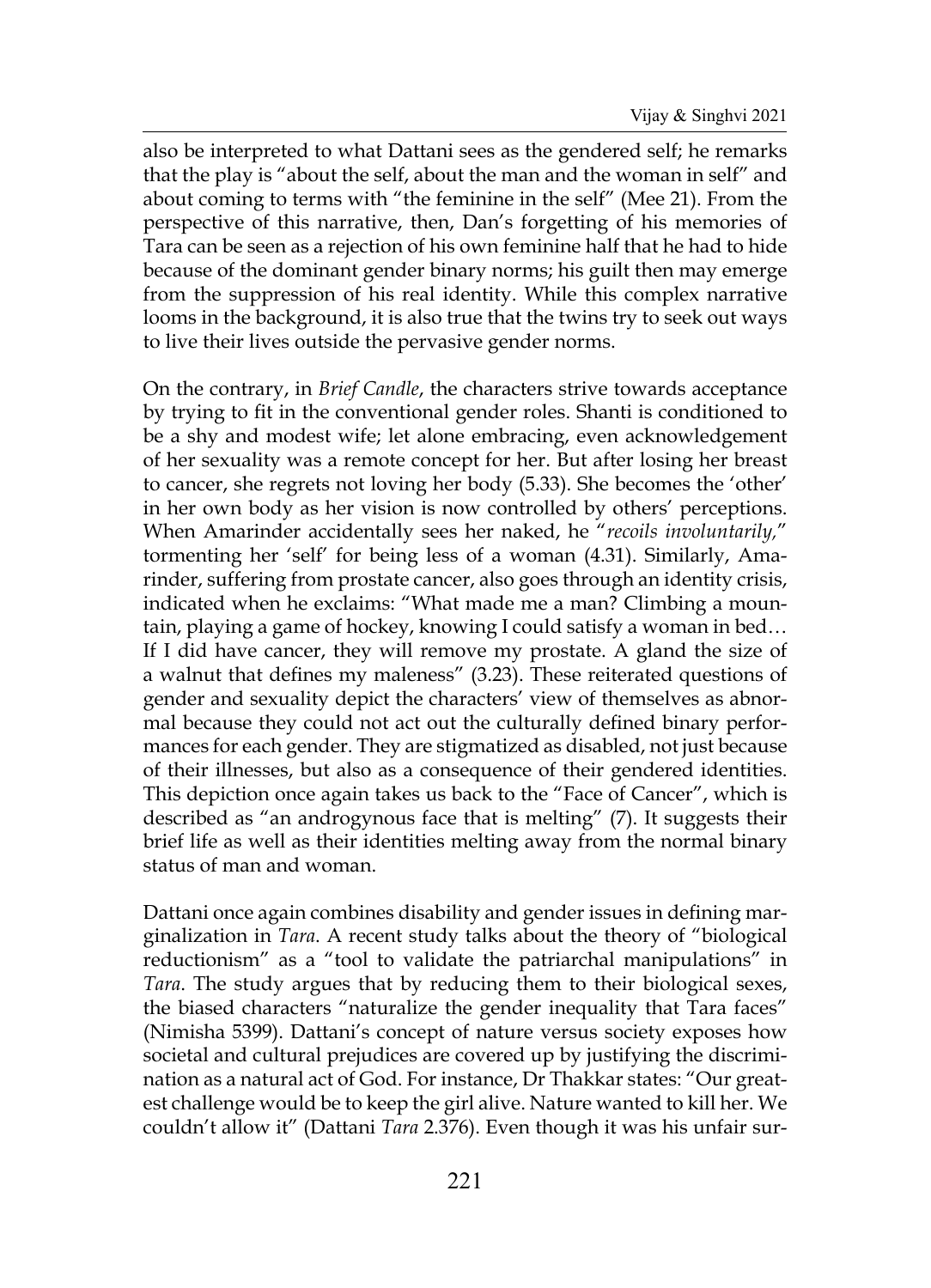IIS Univ.J.A. Vol.10 (2), 212-25 (2021)

gery that made Tara's health critical, he nevertheless explains it through nature. This entire journey of false attribution, pain, grief and guilt starts on the basis of gender discrimination.

Entangled in the complex problems of gender and disability, Patel family strives to maintain their social standards and family image. Education, progress, and development dictate equality, but the long-established rich Indian culture and tradition of male child preference doesn't seem to go away. Dattani juxtaposes Chandan and Bharati's conversation about women education with Roopa's exposure of an appalling Indian ritual of female infanticide:

> ROOPA. Since you insist, I will tell you. It may not be true. But this is what I have heard. The Patels in the old days were unhappy with getting girl babies – you know dowry and things like that – so they used to drown them in milk.

Pause.

TARA. In milk?

ROOPA. So when people asked about how the baby died, they would say that she choked while drinking her milk.

*Pause*.

TARA. (*laughs suddenly*). How absurd! (1.349)

Ironically, Tara, who laughs at the absurdity of this practice, was herself a victim of such discriminatory actions, which ultimately led to her death. Bharati's attempts of preventing Roopa from telling this story demonstrate the façade of morality worn by modern families to hide their ugly truths. Dattani brutally mocks the superficiality of cultured societies and the pretence of civilization that people hide behind to justify their prejudices and crimes.

It is not surprising then, that the twins find the womb of their mother a much better world. Society has led them to this imperfect world where life is difficult and so much more for those who are marginalized. While disability leaves both of them as unacceptable "freaks," Tara's gender denies her even the opportunity to try and make her place in the world. Bharati also speaks out about her fear and apprehension for Tara: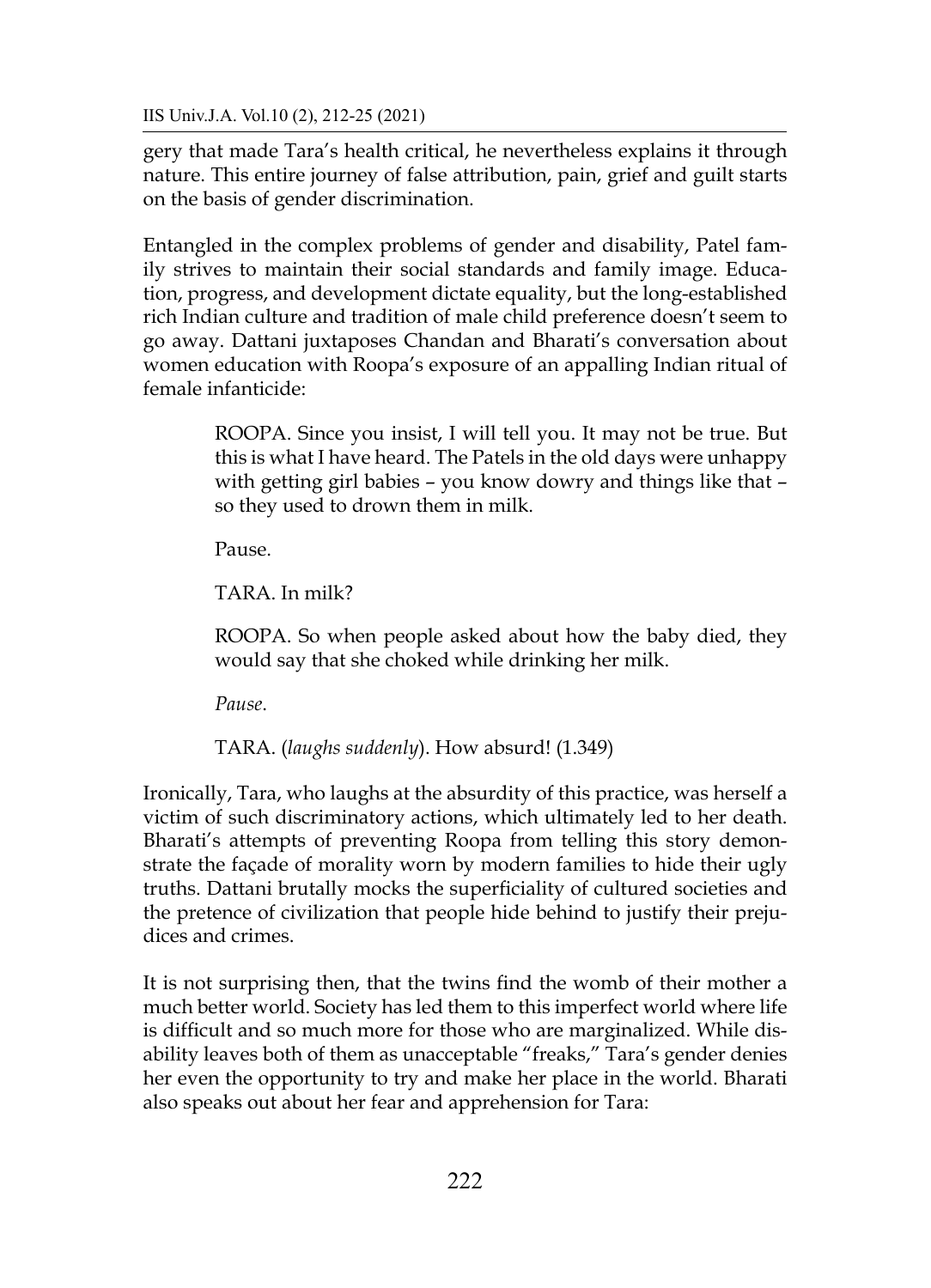It's all right while she is young. It's all very cute and comfortable when she makes witty remarks. But let her grow up. Yes, Chandan. The world will tolerate you. The world will accept you – but not her! Oh, the pain she is going to feel when she sees herself at eighteen or twenty. Thirty is unthinkable. And what about forty and fifty! Oh God! (1.348-49)

In a way, the leg that belonged to Tara but was given to Chandan becomes a symbol of denied opportunities, which haunt both of them. In both the plays, the intersection of gender and disability creates deeper problems. As Shuchi Karim argues, women with disabilities are "marginalised and dis-empowered by two movements". Their opportunities are restricted and even their efforts go in vain because they are treated "as 'special needs' group, which is viewed with pity and charity but with very little understanding" (Karim 70). Dattani takes up this case differently in both the plays. In Brief Candle, the objectifying attitude towards Shanti is a strong argument of her gendered disability, but, in the end, we also see her standing up against the injustice and there is a hope that she will choose the path to her happiness as we see her waltzing with Amarinder. On the contrary, Tara, although subverting the gender hierarchy by being equal, probably even better than Chandan in some aspects, has to lose her life under the heavy weight of patriarchy. However, the exclusion and neglect faced by women remain the same.

Through Dan's version of the story in *Tara*, Dattani also takes us closer to the solution required to change the dynamics of gender marginalization. In the end, Dan wishes for Tara's forgiveness and the stage fades into a spot where Tara and Chandan walk in, without limping, and embrace each other. Dan's dream is ideal; it is the perfect world like the one inside the womb; where gender doesn't dictate life and the self is not broken down into separate pieces. Dan finally asks Tara to forgive him "for making it [his] tragedy" (2.380). Dan's helplessness in Tara's injustice and death is the vulnerability of a part separated from the whole. Dattani, in this way, portrays the complete picture of gender dynamics and highlights the concept of androgyny as a real, potential answer to the regressive gender norms. He illustrates, in a beautifully tragic manner, that an equal status and recognition of both male and female within oneself as well as out in the world is a necessity that encourages justice.

Similarly, for any individual with disability, the main problem from a social context lies in the attitudes of pity, fear, horror, or disrespect held for persons with disability. However, studies have recently defined a con-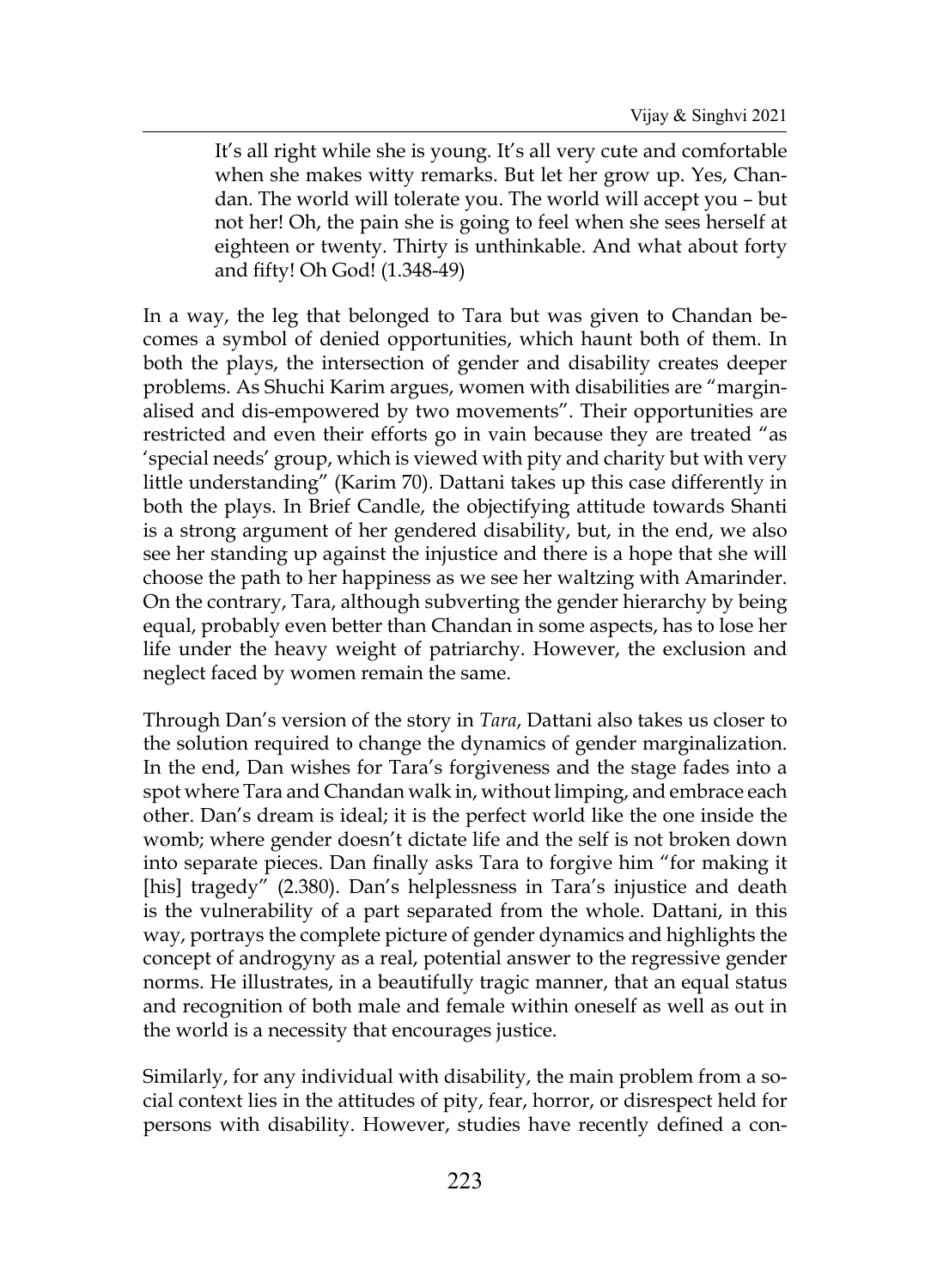## IIS Univ.J.A. Vol.10 (2), 212-25 (2021)

cept called the "disability paradox", which defines the importance of the environment in the dealings of disabled individuals. Tom Shakespeare elaborates upon it, "surveys reveal how people with disabilities consistently report a quality of life as good as, or sometimes even better than, that of nondisabled people." He maintains that although disabled people are disadvantaged in many ways, their tendency of "adapting" to those situations and to derive happiness from them is very often hindered by negative social attitudes towards disability.

It is clear from the above arguments that social and cultural contexts significantly determine the extent of marginalization. Whether it is against women, men, or persons with disability, prejudice plays a great role. The preconceived notions about their capabilities render them helpless as they are excluded from the 'normal' population and deprived of their well-deserved opportunities. The most fundamental solution to these injustices, then, has to be acceptance. Dattani seems to follow this route as well. The characters in *Brief Candle* follow a journey of realizing their own innocence against society; their acceptance and love towards each other make them believe in themselves. Although Dattani ends the play on an ambiguous note, there is a hope that the characters have found that ray of light which will give them a new life. Contrastingly, *Tara*'s ending is that of utter hopelessness. Although Tara and Chandan accepted each other, their innocent world was perhaps too small to resist the experience of the darkly real world outside. Dattani's powerful take on marginalization poses several questions which move the audience and the readers to wake up and seek their answers, a much needed change in building a better society equally inclusive of every individual.

## **Works Cited**

- Anders, Abram. "Foucault and 'the Right to Life': from Technologies of Normalization to Societies of Control." *Disability Studies Quarterly*, vol. 33, no. 3, 2013, pp. 1–20. doi:10.18061/dsq.v33i3.3340. Accessed 28 Aug 2021.
- Asch, Adrienne. "Recognizing Death While Affirming Life: Can End of Life Reform Uphold a Disabled Person's Interest in Continued Life*?" Improving End of Life Care: Why Has It Been So Difficult?* Special Report of *Hastings Center Report*, vol. 35, no. 6, 2005, pp. S31–36. *JSTOR*, [www.jstor.org/stable/24290048](http://www.jstor.org/stable/24290048). Accessed 1 Sep.